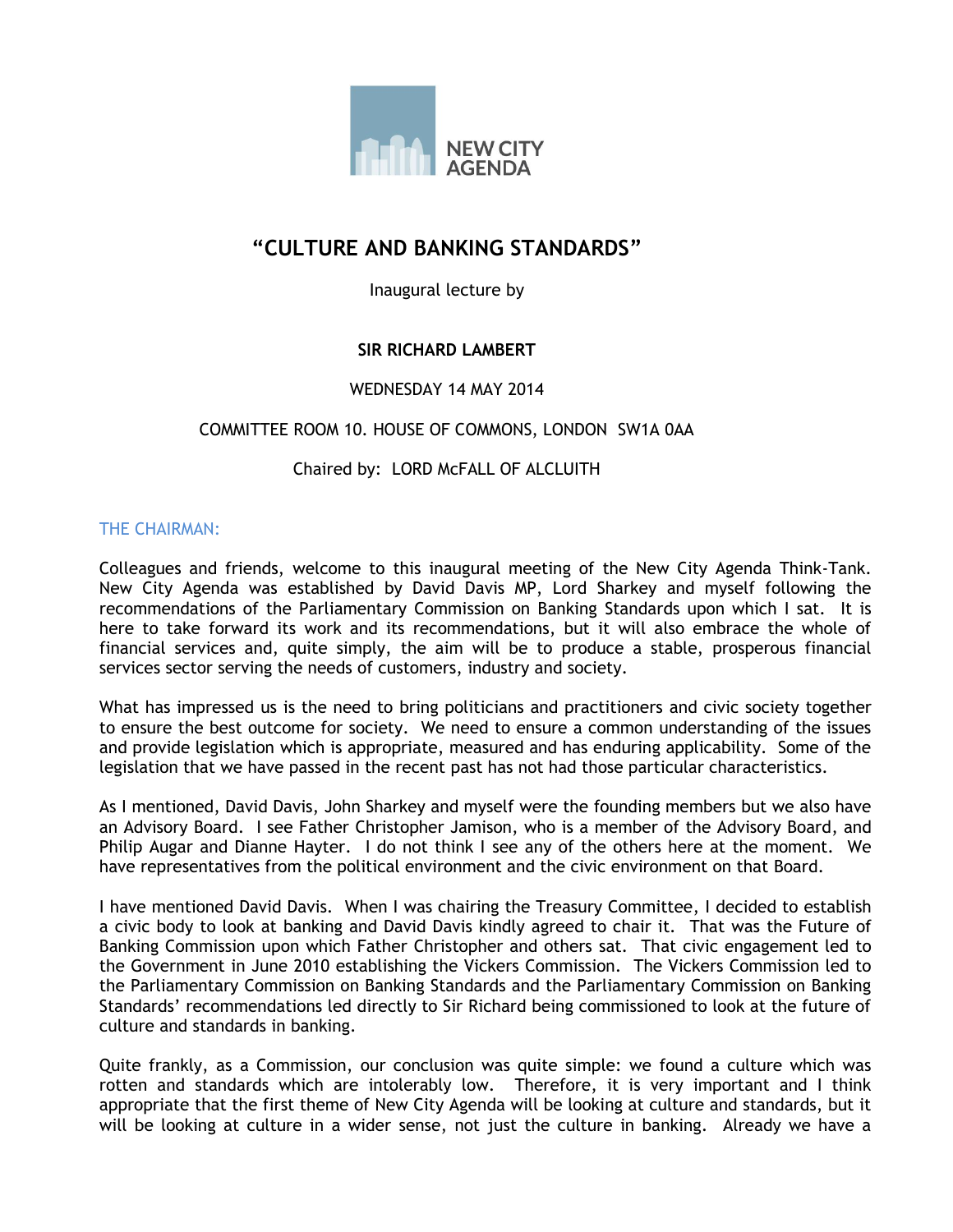number of speakers lined up to look at culture in their industries. Gus O'Donnell, for example, former Head of the Civil Service, is coming along to give us his views on government, and Ian Blair, the former Commissioner of the Metropolitan Police, has agreed to come along, and Tony Hall from the BBC is coming along to speak to that issue.

As I mentioned, the recommendations of the Parliamentary Commission on Banking Standards have led to Sir Richard and his report. He has had an arduous time over the past few months and my successor as Chairman of the Treasury Select Committee, I would say, maybe is not as kind as me when, Sir Richard was given the task, he said to him, "You're too old. You'll be dead by the time there's any change. You're like Moses: you will never get to the Promised Land!" Sir Richard, you are here today not to take us to the Promised Land, but to set out the way forward. Thank you. (Applause)

#### SIR RICHARD LAMBERT:

Of course you are right, Moses did not make it, but they built a church for him!

I would like to address two questions in my talk today. The first is: why are the culture and standards of banks the way they are? I think only when you have thought about that a bit can you get on to the second question which is: what, if anything, do we need to do about it?

I will start with a bit of history, nervously as well because I see Philip Augar over there who has written a book on this, and, if you have not read it, you should. I will start with a bit of history all the same. Back in the 1970s, when I was starting off as financial reporter, there were essentially two types of people working in banks. There were chaps - they were mainly chaps - who had left school at 16 and started life behind the counter or in the clerical department of the regional or national office, and there were toffs, who populated the board rooms of the clearing banks and City firms. If they wanted to progress in their career, the chaps took banking exams to secure their promotion, steadily building their CVs over the long haul, usually working for the same institutions. The toffs, by and large, relied more on their networks of connections. Some of them were brainy firms like Warburg's were notorious in that respect - but the City was absolutely not a magnet for the nation's most brilliant graduates.

MBAs were beginning to make a mark in Wall Street. From the Harvard class of 1980, 9% of the MBAs went to Wall Street. By 2008, that figure had gone up to 45%, but there were very few, and they were very rare birds indeed in the City. People were well paid but not astonishingly so. In 1980, an investment banker got roughly the same as a similarly skilled professional in any other industry, and it was a cosy world of clubs, cartels, networks and restrictive practices, in which risktaking was minimal and so was the amount of risk capital employed. Clearing banks were allowed to keep hidden reserves so we did not quite know how strong or weak they were. Elsewhere the City was built on a network of partnerships, putting real constraints on risk-taking because this was the partners' money, not other people's money so they were going to take good care of it and they did not take risks. Philip wrote in his book that "movements of staff were rare and even frowned upon … and the Bank of England had enormous power".

The business was almost entirely domestic. Some of the big clearing banks still had a bit of a footprint in the Commonwealth and the Eurodollar market was growing in London, but it was completely fenced off from British banking by exchange controls. It was an absolutely separate body.

Banks were dull and did not do much. According to Bank of England data, the growth in finance fell short of that of the economy as a whole all the way from World War I until the start of the 1970s. Between 1948 and 1978, financial intermediation accounted on average for around 1.5% of whole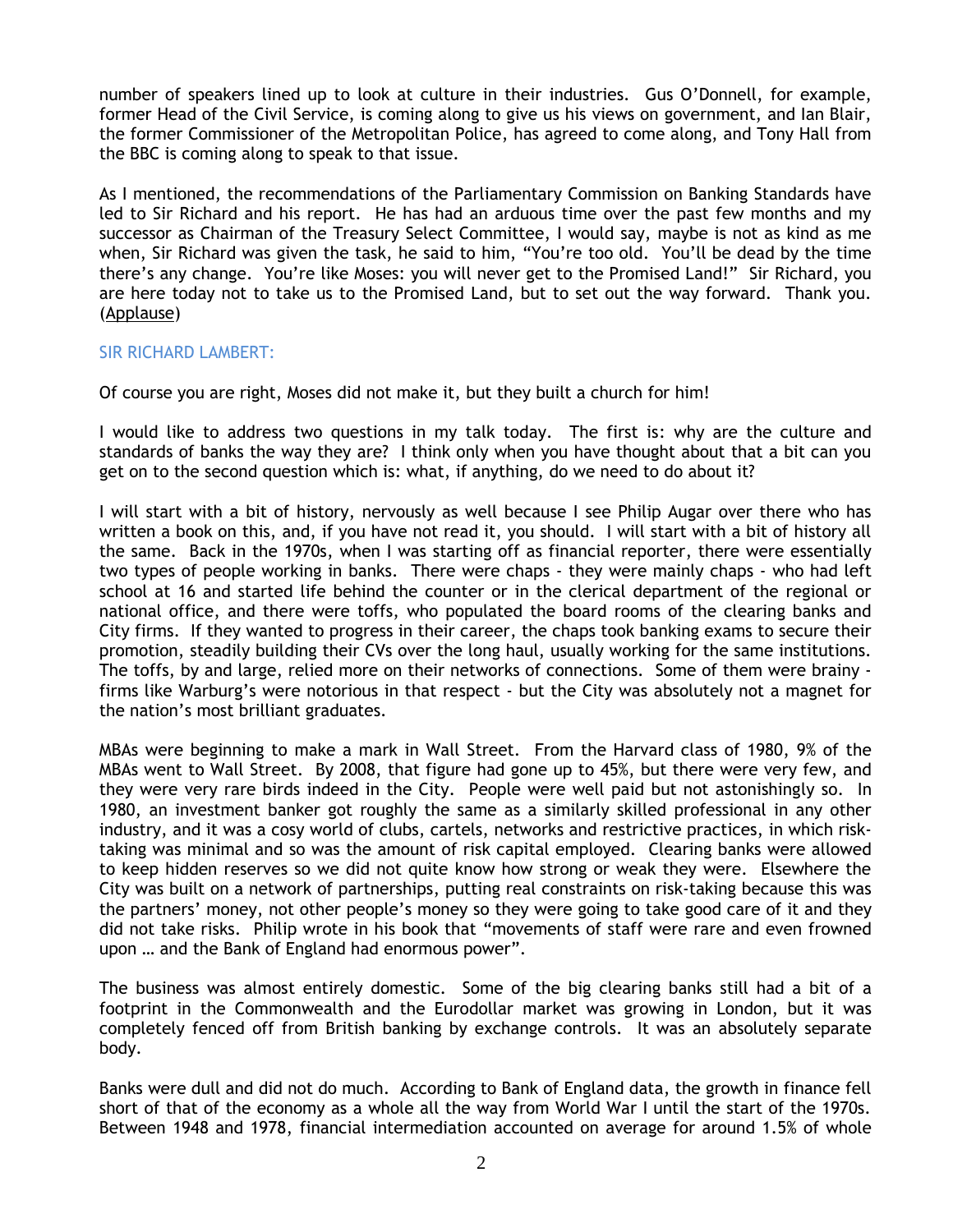economy profits, a ratio which was to rise ten-fold to about 15% by 2008.

Then of course everything changed. In 1979 exchange controls were lifted. The "Big Bang" of 1986 blasted away the restrictive practices, took out most of the partnerships and opened the door to the big international investment banks who came to town.

The banking system just exploded both in terms of size and in its willingness to take risks. Bank assets had flat-lined for 100 years up until the 1970s. For that 100-year period they had represented about 50% of GDP. By 2008, they had risen ten-fold in relation to GDP to 500% and the nature of the business was completely transformed, with a rapid acceleration in trading activities.

By the year 2000, the trading book assets of the big banks had already jumped to 20% of the total assets, and that figure was to double again to nearly 40% by the time the wheels started to fall off in 2007. This was accompanied by the huge rise in balance sheet leverage that we all know about, and with it a startling jump in reported profits. Put quite simply, higher risk led to much higher rewards. In the 50 years following the First World War, on average, the return on equity in UK finance was about 10%. That figure doubled to 20% and more in the last decade of the last century and the first few years of this one. Tens of thousands of new people from completely different backgrounds joined the business, made possible in part of course by the development of Canary Wharf. By 2007, investment bankers were not being paid the same as everybody else with similar qualifications; they were being paid four times as much as skilled professionals in other sectors.

I always remember a friend telling me that everything changed the very day his firm changed from being a partnership to a limited company. He told me that now his colleagues were using other people's money, their willingness to take risks changed overnight.

It was a period of frenetic innovation in financial services and a huge expansion in areas like securitisation, derivatives and so on. There were benefits to the real economy from more efficient financial intermediation. For instance, if you are a large company now there are many more sources of finance than there were 30 or 40 years ago. I think it is also true to say that a large slice of the benefits went to the financial intermediaries themselves and much of this expansion only had a limited impact on the real economy.

Here is a question to try out at a dinner party conversation when you are bored with talking about house prices. What proportion of the major UK banks' combined balance sheet total in 2010 (can you hear yourself asking this?) was represented by loans to UK companies? The answer according to the Vickers Independent Commission on Banking was 5%. That is a figure to hang on to when people tell you that if you are going to cut the balance sheet size of banks, industry is going to suffer. As a share of bank assets, loans to manufacturing during this explosive period have of course been declining significantly as a share, and indeed at times over the last few months manufacturing has been a net depositor with the banking system, meaning of course they have been financing the banks rather than the other way round, which is odd.

I think it is very important to understand that all this was taking place during a freak period in the world's economic history. This was a time when a combination of globalisation and much improved communications powered a long, long period of non-inflationary growth, during which huge savings had been built up in the emerging markets and oil-rich nations, and these savings were looking for a home in the developed markets of the West. This was also a period, for the same reasons, of much, much easier credit when it seemed the more you borrowed the richer you became. Greece could borrow money at roughly the same rate as Germany. I could borrow money at a rate not all that much more than the US Treasury, which is the safest borrower on the planet. Risk was seriously mispriced.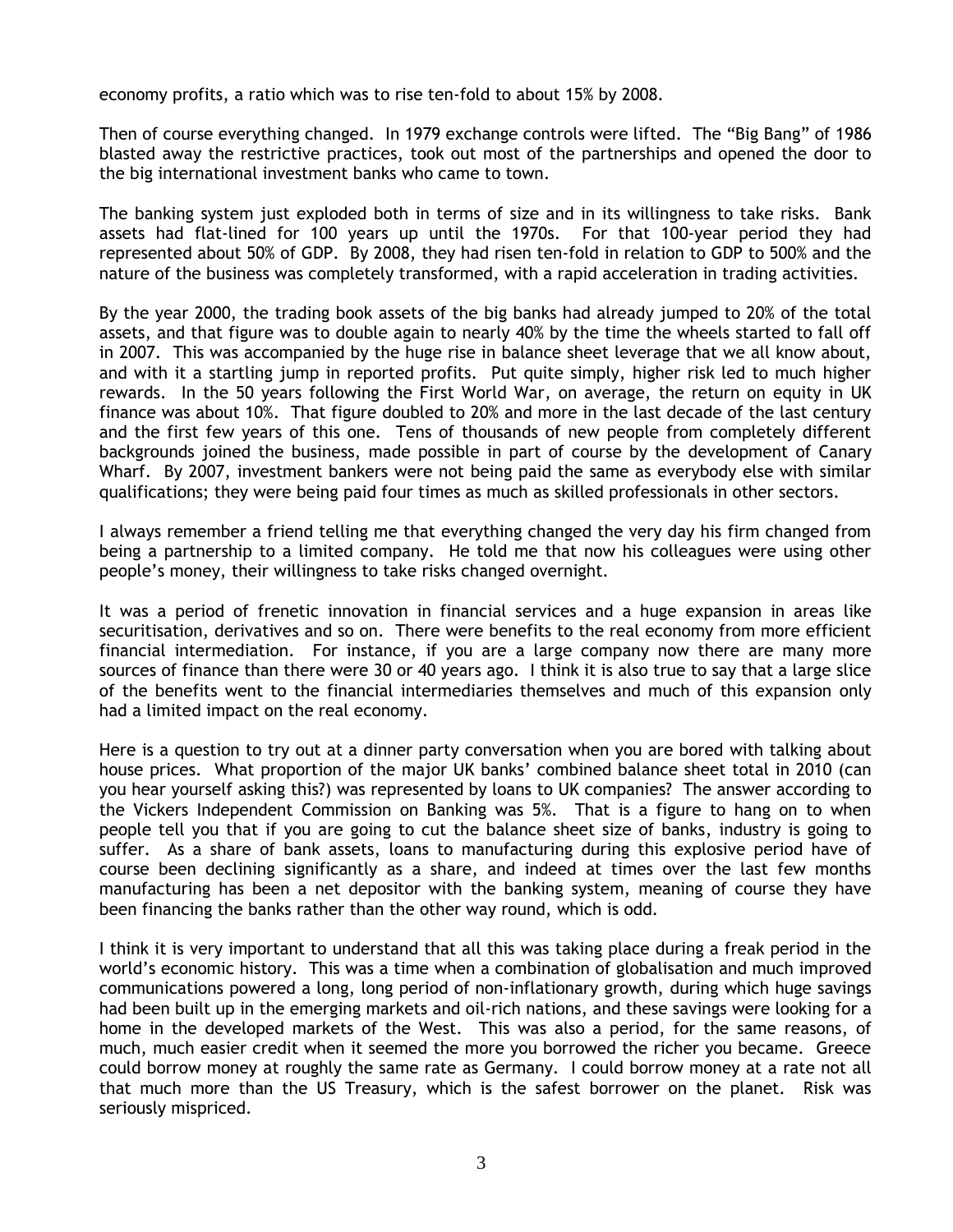It was also of course a unique period in the political history of the world. The Cold War was over, the West had won and free markets ruled. The world's most powerful regulators, and, most of all, Mr Alan Greenspan at the Federal Reserve took the view that we could rely on bankers' sense of self-interest to protect us against market failures. It became that more or less any regulatory intervention by government was likely to make matters worse rather than better. It was not until 2008 that the errors of this judgment became apparent and there was a famous moment when Mr Greenspan, being grilled in the Congress, said he just had not imagined this could have been possible.

The point I am making here is it is not right just to point to the bankers and say they are to blame for everything that went wrong. Indeed, I often think that some of the worst victims of what happened were those scores of thousands of people who worked for the likes of the Royal Bank of Scotland in the run-up to all this. They were not driven by individual greed. They were pillars of their community. Huge piles of their savings were tied up in bank assets and they were not making large salaries either. I think we all have to keep that in mind. We have to keep it in mind that this is a drama that is the responsibility of policy-makers, regulators, the media and wider civil society as well as some of the individual players.

This is the world in which most of the people working in banking today have spent most of their working life, and for most of that period they have been doing pretty well at it, and changing the behaviours, the drivers, the engines that have shaped pretty well everybody who has been working in banking all their lives of course is going to be difficult.

The character of the banks and of the people who have worked in them have changed beyond recognition over the decades that I have been talking about.

Anthony Salz, in his review of Barclays, tells a story that I think applies to many other big banks. He explains how Barclays' sense of purpose shifted as time passed and it became focused on achieving a high rate of return on equity, a return that could really only be achieved by taking high risks. He reports how the rapid journey from being primarily a domestic bank to a global universal bank in the space of only about 20 years led to a much increased complexity in the management and to the development of different silos of activity within the bank, each with its own set of values and its own culture.

Over the same period of time, it became increasingly difficult, if not impossible, to think of banking as a profession in anything like the conventional sense, by which I mean an activity in which practitioners have achieved a base-load of common qualifications, and undertaken continuous professional development, which has a shared sense of ethical values and integrity in which a professional body or bodies set out the expected codes of conduct and behaviour of the people working in it. Banking qualifications were no longer a necessary route to securing promotion and the number of employees achieving them fell significantly.

In its submission to this Banking Standards Review, which Lord McFall mentioned, the Chartered Banker Institute set out a whole list of reasons why the numbers taking qualifications had declined. It was a very helpful comment and it is worth just running through them so you can understand the challenges ahead.

The submission talks about a general change in banking culture from stewardship to sales, in which cultural banking norms of thrift, prudence and professionalism have become less valued. It says there has been a lack of encouragement from employers, regulators and policy-makers to taking exams and there has been a shift away from banking as a structured career. It says increased specialism has reduced the demand for bankers with all-round experience and the greater use of technology has cut the demand for qualified professionals exercising judgment. In other words, the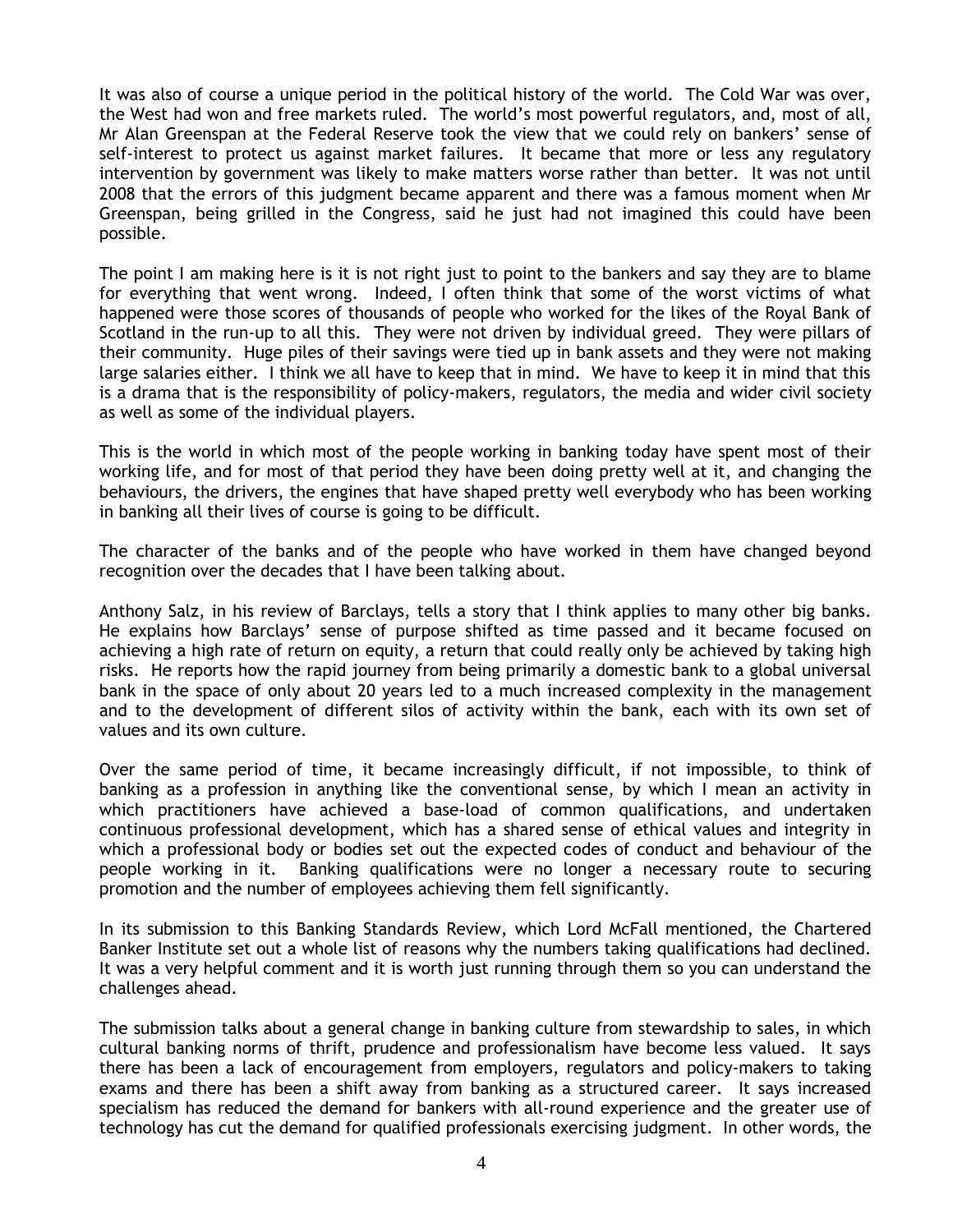machines have taken over. If you add into that the increasing search for cost-efficiencies and a box-ticking approach to compliance, you end up with a pretty potent brew.

A clue to what has been happening on the retail side came to me recently during the course of this exercise when one of the so-called challenger banks told me that the biggest single constraint on the expansion of its network in this county was the difficulty in finding any branch manager under the age of 50 who knew anything about credit. If you are any younger than that, he told me, you had been trained to be a salesman.

The wholesale side of course has also focused on transactions as opposed to relationships and bad stuff still seems to be going on. Post the crash bad stuff is still happening.

How far have things changed since 2008? Well, there is evidence that all the big banks have addressed some of the problems of perverse incentives on the retail side. There is still a long way to go and surveys suggest that some bankers still have to get their heads around the scale of the challenge.

For example, a global survey of financial service executives by the *Economist*'s Intelligence Unit last autumn found that 91% of the respondents agreed that ethical conduct was just as important as financial success to their business, but 71% of the investment bankers responding to this survey said that their career progress would be tricky without being flexible on ethical standards.

Another study by Deloitte's at roughly the same time found that two-thirds of senior bankers again this was global - believed there were significant cultural problems across the industry, but only a third believed that there were any problems in their firm. Most of them thought that the culture and behaviourial changes that needed to be driven in their firm would take about 18 months to two years drive through, which seems to me to be pie-in-the-sky.

Last week the Centre for the Study of Financial Innovation published its latest survey of Banking Banana Skins, which is something it does every couple of years, and it describes the risks currently being perceived in the banking system by banks, bankers, regulators and close observers of the scene all around the world. This one came out last week and right at the top of the list, the thing that bankers, observers and regulators were most worried about was excessive regulation. Number two on the list was - you will be distressed to hear this, John - political interference, seen as excessive and maybe even ill-motivated. What about reputational risk? That was 25th out of 28 on the list. It is described as social sustainability, covering ethics, reputation, environment and other value-driven risks that might affect a banking business. The survey says this rating was a bit odd given everything that has been going on, but it seems that it is suggested that although bankers are worried about reputation, they wonder whether it is going to have a material impact on their business because everybody is in the same boat. They quote a respondent from the UK who said this was the least risk he worried about, who says: "The banks will continue to suffer hits but their reputation is already very low and they continue to have customers." Not exactly a ringing endorsement for change.

There is another problem when thinking about change, which is that banking profits are under pressure and the next few years may well be very difficult. Rising capital requirements will bear down on return on equity. Regulatory change is already making parts of businesses uneconomic. There is growing competition from the shadow banking sector, as set out in an excellent survey in last week's *Economist*, but the announcement from Barclays the other day is unlikely to mark the end of industry lay-offs. We could be in for a long period of lower returns from the banking industry, much as happened in the decades after the crash of 1929 and the regulatory reforms that followed. These are circumstances under which there may be a temptation to cut corners in order to preserve profitability, when decisions that are good for long-term sustainability but have short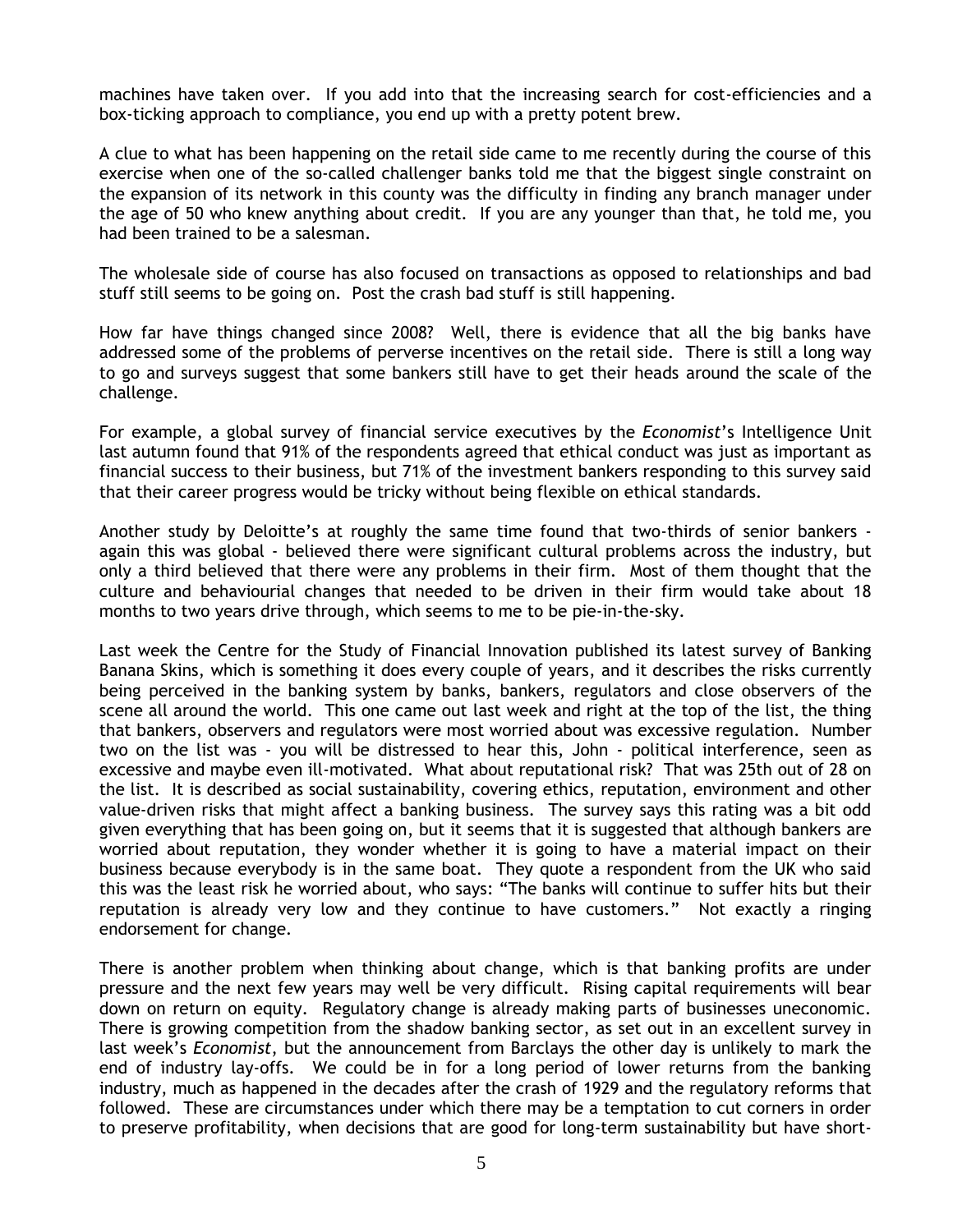term costs may be particularly hard to drive through.

Then I think there is another way of thinking about the need for change, and that is the one I take, which is if not now, when? The banking industry has to be built on trust. It is what makes contracts, long-term business plans and everyday transactions possible. It is necessary for financial stability. No modern market-based economy can function properly without it. Trust is a vital component of business and consumer confidence on which the economy ultimately depends and a loss of trust inevitably leads to disruption to the market-place and to an ever-growing list of rules and regulations. It seems to me that after everything that has happened in the past decade or two a new approach to the banking sector is not just desirable; it is essential to the well-being of our society, which is effectively what New City Agenda is saying and it is the argument that Philip is taking forward.

Back in 2010, the Future of Banking Commission chaired by David Davis, supported by a number of other people here in this room and behind New City Agenda, set out what it saw as the pathway to a banking system that was secure, profitable and capable of fulfilling a crucial role in society. It proposed changes in the structure and regulation of the industry, a good bit of which have actually been incorporated in subsequent legislation, which I am not going to talk about today.

It also insisted that such changes - structural and regulatory - though necessary would not be enough to create a banking system that served the needs of society as a whole. Such a shift would require, they said, wholesale cultural change. The Commission came up with a number of ideas about how to get there. Amongst other things, it called for an explicit acceptance by bankers and others in financial services of the duties they owe to society. The argument was that bankers should be just like doctors, lawyers and accountants, engaging in the same sort of professional training and facing the same sanctions when individuals fall short of their duty of care. It proposed that a new, professional standards body should be established along the lines of the General Medical Council, which should be independent of government and of industry and which would have the power to discipline members *in extremis* to say, "You can't do business, you're out, you're finished".

The Parliamentary Commission on Banking Standards, which John referred to and which reported last year, also talked about a new professional body for banking, but it took a different line. It said:

"Providing statutory powers to a professional body would mean either stripping away many powers from the regulators, including the new powers that we propose, or risking double jeopardy for individuals. No proponents of a professional body have come forward with a plan which the Commission believes is credible for how to address this problem."

The point being made here of course is that the General Medical Council, like the other professional bodies, is not just a standard setter; it is the regulator as well. It sets out the qualifications you need to have to practise in different areas and it has the power to tell erring doctors that they will never practise again. In banking, by contrast, that power of discipline lies with the statutory regulatory - the Financial Conduct Authority or the Prudential Regulatory Authority. In the Parliamentary Commission's view, the case for any new professional standards body taking on formal responsibility for enforcement of that kind could only be established over time. You would have to build up credibility over time and it should not be countenanced now as an alternative to necessary regulatory interventions. I share that view. I think that that is right.

So the question then if like me you think that is the way forward is: does the lack of strong disciplinary powers akin to those of the GMC or other professional regulators mean that a new professional body is doomed to failure? Look, I do not understate the difficulties for one minute; it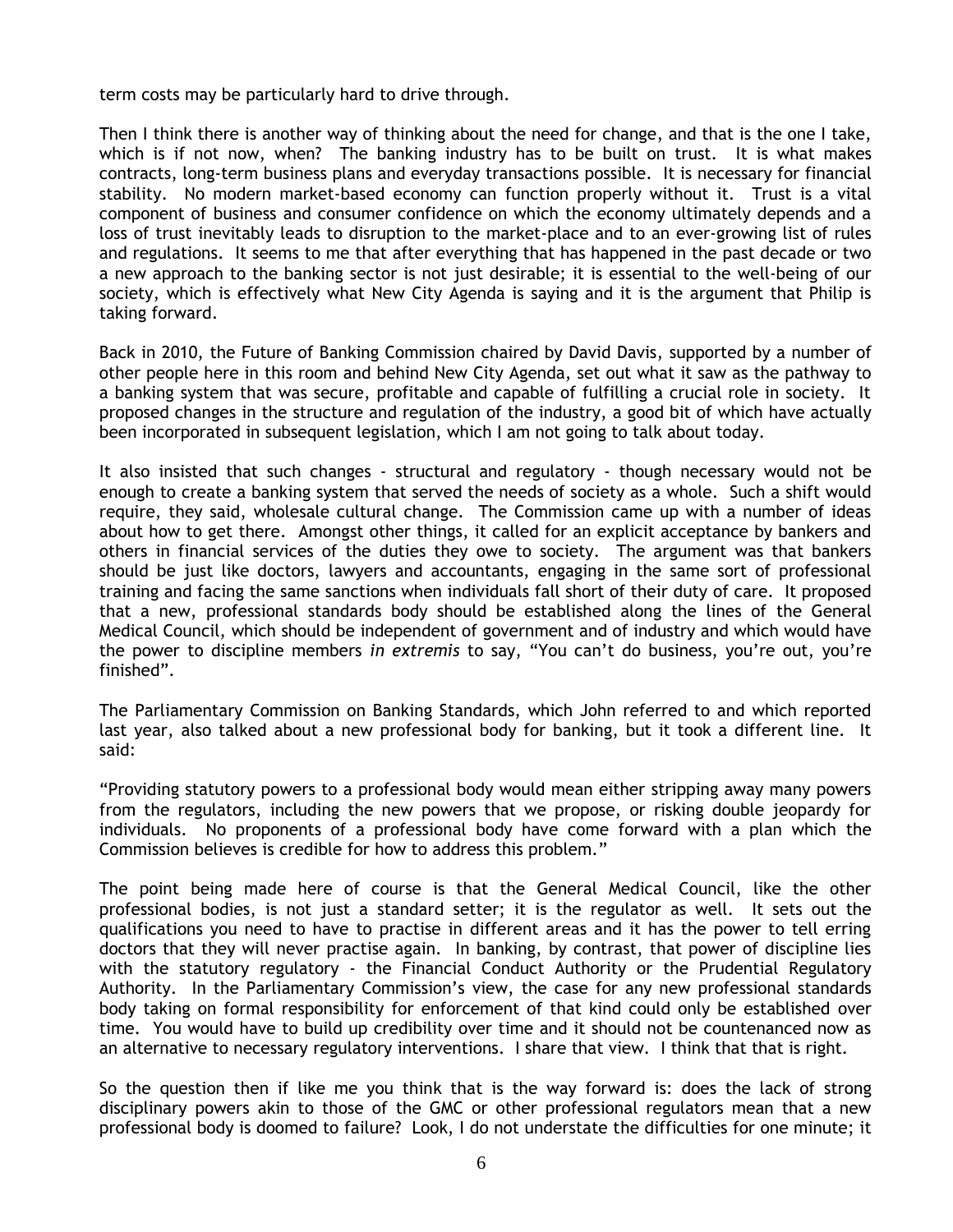is difficult. However, I think it is not doomed to failure for the reasons I will try to explain.

As John mentioned, last autumn, the Chairman of the six biggest British banks and the biggest building societies asked me come up with plans for a new professional standards body for banks and building societies, and they gave me a completely free hand to do it. They said, "Just get on with it". I have consulted widely with bankers, trade associations, consumer groups, Government, academics, trade unions, professional bodies in any other industry I could think of. I put out a consultation paper a couple of months ago and was amazed to get a huge response of nearly 200 chunky views. I had hoped to have published my report by this meeting today but I have been absolutely snowed under by all this and so I am actually going to publish it next Monday, I hope.

I started off my thinking about how to go about this task with the framework that had been suggested by the Parliamentary Banking Commission, which seemed to me to make a deal of sense. They said that the new body should be independent of the banks but funded by the banks. No-one else is going to pay for it, certainly not the taxpayer. Somebody suggested you should make the customers pay for it and I thought: "That's a good idea! My bank is going to come to me and say, 'Pay me more and I will behave properly'." I do not think that is going to work! So the banks are going to have to pay for it. It must not be a lobbyist for the banks; it must be an advocate for the banks. It should not get in the way of the regulators or risk double jeopardy. Membership should be voluntary. Is should seek to engage, the Commission said, with banks and building societies of every shape and size, covering every form of the banking business in the United Kingdom.

The details I will come out with next week, but I will run through some of the background and the obvious challenges. First of all, how do you create a body that is independent of the banks and the building societies yet funded by them? The answer has to lie in a credible and robust form of governance in which the interests of the banks are separated from those of the governing body and in which different groups of stakeholders have a strong voice - non-bank stakeholders. It also has to rely on a funding structure that is not subject to the whims of the banks that are providing the cash. When the chairs of the banks asked me to do this, I told them I would be delighted to have a shot. I did not know how to do it but I had a perfect working model of how not to do it, and that was the Press Complaints Commission, which in my former life as a journalist I always regarded with total contempt. I have tried to go about the job with that in mind.

Another big challenge is with whom or what should the new body seek to engage? Accountants, lawyers and doctors are individual members of their professional associations and for very, very good reason. They need to feel a sense of personal responsibility and obligation to their profession over and above their obligation to their employer and they need to wake up in the middle of the night worrying that something they are thinking of doing might betray their professional ethos. That is the ideal.

How would you corral over 400,000 bankers doing all kinds of different jobs with all kinds of qualifications (or none) into a new body with no track record? What would be the offer? How would you set up a disciplinary process for when things went wrong when there is already a statutory regulator in place? Then again, how are you going to create a body that seeks to cover every sector of the industry, from the smallest challenger in the retail market to great big global investment banks? People whose judgment I respect - and Philip is one of them - suggested that seeking such a wide remit would lead to the lowest common denominator. The suggestion was that this body should just focus on the retail banking side. That, by the way, is what a number of the foreign banks have also suggested, you will not be astonished to hear.

It would be the easiest option just to look at retail banking, but it is absolutely not what the Parliamentary Commission had in mind. It said: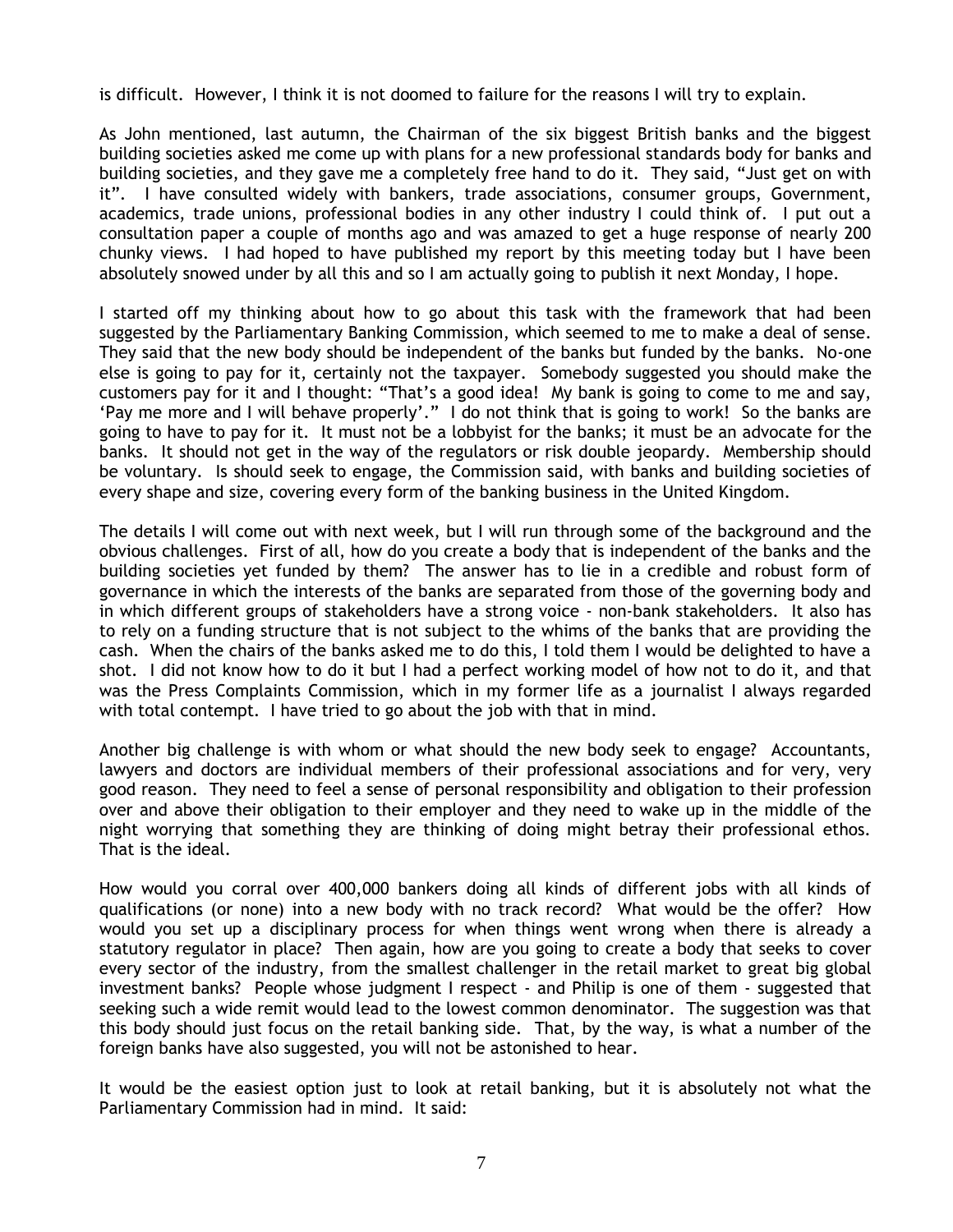"An important milestone on the road to the successful development of a professional standards body would be that it could claim comprehensive coverage of all banks with operations in the United Kingdom."

I think it is really hard to see how a professional banking body could hope to achieve public credibility if it decided to exclude large parts of the industry where some of the worst stuff has been going on.

So I am going to recommend that the new body engages with the whole of the banking and building societies sector in the UK.

The next challenge is how does it get any traction with the banks and the building societies if it does not have the strong disciplinary powers proposed originally by the Future of Banking Commission?

There are three answers to that question. One is it has to have been a really credible governing body. It has to have people at the top of it who have been appointed by a credible process and through their own standards of personal integrity you would look at them and say, "They mean business; they are serious". It has to have that. Second, it has to be clear about its mission, which is to identify and champion good practice. It will be in the business of nudging banks to do better rather than bashing them over the back of the head with a sand-filled sock.

Third, it has to be transparent and open in everything it does. If it feels that the banks as a whole or an individual bank is not fulfilling its commitments or promises, it has to be willing to say so.

Finally, the challenge is how does it align itself with the work of the regulators? Again, I will go into that a bit more next week. All I will say for the moment is that I think that the Future of Banking Commission provided a really valuable insight on this subject when it stressed that you cannot encapsulate everything that needs to be done in rules and regulations. Everything that you want in an honest, open banking system you cannot have rules and regulations for everything. Banks will not win back public trust just by following the rule books. They have to have a moral compass and develop value sets and behaviours accordingly.

The good news is that the regulators agree with that; the FSA thinks that is appropriate; the PRA thinks that is appropriate; and the leadership of the banks who asked me to do this job think that is appropriate, too.

I am not for a second downplaying the importance of sound regulation, but by itself it is not enough. The responses to the consultation paper, which are nearly all up on the Banking Standards Review website, if you are interested, have helped to identify three broad areas of activity for this new body. It will identify activities where voluntary standards would serve the public interest. It will work with practitioners and relevant stakeholders to draw them up. We can talk about, if you are interested, the sorts of areas that I have in mind. It will work with the banks and the professional bodies that are already active in the banking sector, in an effort to increase the value placed by banks on professional qualifications. If you look across training in all sectors, you can see that there are some qualifications that have an economic value and some which do not. We need more with economic value to the individuals who take them.

The new body will also require participating banks to commit to a programme of continuous improvement under the headings culture, competence and customer outcomes, and to report back on their progress to the public each year. We now have highly paid lawyers working on how that will be structured. I will expand on this a bit since it touches on today's important news that New City Agenda is working alongside the LSE Conduct Cost Project to explore the metrics and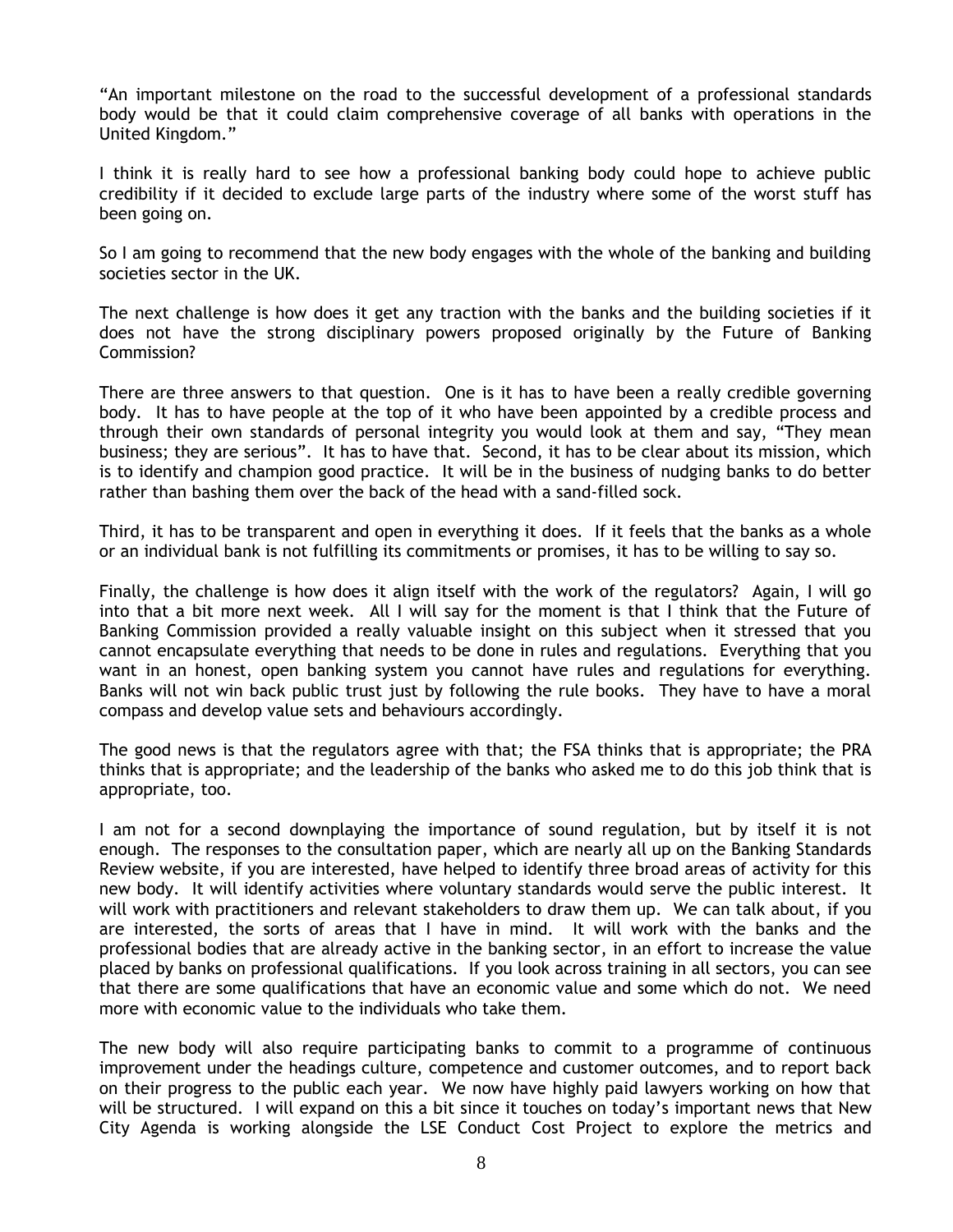benchmarks that could be used to assess the success or otherwise of banks' attempts to improve their conduct and culture. I think this is a welcome initiative that was announced in the papers this morning, the more so because, as I understand it, the idea is also to look for metrics of positive cultural change as well as measurement indicators of poor conduct, which is of course what conduct costs are.

The new body that I am designing will certainly be interested in robust and independent measures of bank performance to test off and check up against what the banks are talking about themselves, both individually and collectively.

As well as external measures like this, this new body will require participating banks to provide it with regular evidence of things like how their stated values and codes are understood by their staff and incorporated in the operations of their business, how easy it is (or not) for staff to report problems upwards up the value chain. One of the things that really strikes you if you look at the survey in this area is when people are asked, "What do you do if you see your colleague is doing something unwarranted?" the answer is invariably nothing. There are no drivers for that. It will look at areas like that. It will want to know about the competence and training of the workforce and are there being efforts being made to achieve professional qualifications. It will pay particular attention, especially in the case of retail banks, to the third set of metrics which will be customer outcomes.

Conduct costs, which you were reporting on this morning, are a lagging indicator in that they reflect stuff which took place years ago, but if properly measured they should be of real interest, not least to the investor community since reputational damage and heavy fines are a real threat to shareholder value. The figure that was reported this morning for 2013 was £21.5 billion of conduct costs. What are investors for if they are not looking for that? Just as investors have started to press for more information about the environmental impact of companies and asking big companies, which is now happening, do they disclose their greenhouse gas emissions and, if not, why not, just as they are doing that, so it will be very good to encourage investors to ask questions about these costs that New City Agenda and the LSE are reporting on today. It will be important for this project, for your project and for my idea to work with the investor community to observe these things and to work out how such measures could be best made consistent over time and across different institutions.

Quantitative measures are useful but I think the body that I am designing is also going to have to place real weight on qualitative measures and on judgment, taking into account the different histories, business and starting points of individual banks and of the sector as a whole. Professor Sir Andrew Likierman, who is the Director of the London Business School, told our review that it is important to have quantifiable measures but watch out, he said, you can have quantifiable measures and if a bank can claim it, they will claim it. You need judgment as well. This will place an onus on the banking standards body to provide a judgment framework and investment framework which is seen to be fair and practical by all parties. I think that will be the biggest challenge of them all and will be the one where success will have the biggest impact.

So what would success for this new outfit look like? Everyone says that it takes years - everyone apart from bankers - to change the culture of a major organisation, and of course that is right, so you can either treat this as a counsel of despair or you can say, like I do, that this gives us all the more reason to get on with it now and to get some sense of urgency and to get a momentum going.

In the very short-term success will look like a strong governing body that means business and widespread industry participation, not just the magnificent seven, the big six banks and Nationwide, the building society. Much wider participation than that will be necessary for it to be credible.